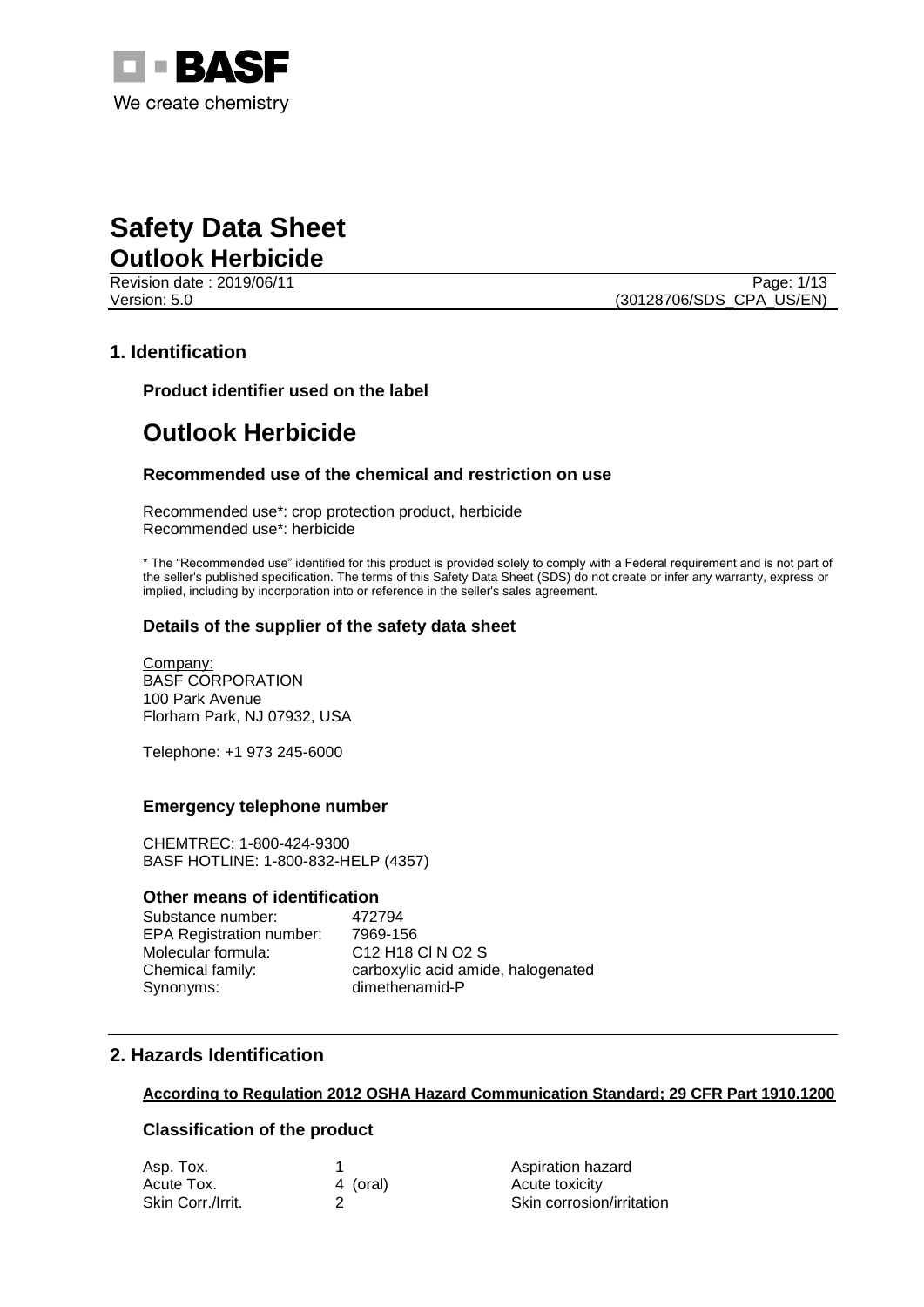Revision date : 2019/06/11 Page: 2/13

| Version: 5.0    |    | (30128706/SDS CPA US/EN)          |
|-----------------|----|-----------------------------------|
| Eye Dam./Irrit. | 2Α | Serious eye damage/eye irritation |
| Skin Sens.      |    | Skin sensitization                |
| Carc.           |    | Carcinogenicity                   |

## **Label elements**



Signal Word: Danger

|      | Hazard Statement: |
|------|-------------------|
| H319 |                   |

| H319 | Causes serious eye irritation.                |
|------|-----------------------------------------------|
| H315 | Causes skin irritation.                       |
| H302 | Harmful if swallowed.                         |
| H317 | May cause an allergic skin reaction.          |
| H304 | May be fatal if swallowed and enters airways. |
| H351 | Suspected of causing cancer.                  |

Precautionary Statements (Prevention):

| P280 | Wear protective gloves and eye/face protection. |
|------|-------------------------------------------------|
|------|-------------------------------------------------|

- P201 Obtain special instructions before use.
- P261 **Avoid breathing vapours.**

Precautionary Statements (Response):

| P301 + P310        | IF SWALLOWED: Immediately call a POISON CENTER or                                                                                   |
|--------------------|-------------------------------------------------------------------------------------------------------------------------------------|
|                    | doctor/physician.                                                                                                                   |
| P331               | Do NOT induce vomiting.                                                                                                             |
| P302 + P352        | IF ON SKIN: Wash with plenty of soap and water.                                                                                     |
| P305 + P351 + P338 | IF IN EYES: Rinse cautiously with water for several minutes. Remove<br>contact lenses, if present and easy to do. Continue rinsing. |
| $P308 + P313$      | IF exposed or concerned: Get medical advice/attention.                                                                              |
| P333 + P313        | If skin irritation or rash occurs: Get medical advice/attention.                                                                    |
| P361               | Take off immediately all contaminated clothing.                                                                                     |
| P391               | Collect spillage.                                                                                                                   |
| P330               | Rinse mouth.                                                                                                                        |
|                    |                                                                                                                                     |

Precautionary Statements (Storage): P405 Store locked up.

Precautionary Statements (Disposal): P501 Dispose of contents/container to hazardous or special waste collection point.

# **Hazards not otherwise classified**

Labeling of special preparations (GHS):

The following percentage of the mixture consists of components(s) with unknown hazards regarding the acute toxicity: 10 % dermal

The following percentage of the mixture consists of components(s) with unknown hazards regarding the acute toxicity: 10 % oral

The following percentage of the mixture consists of components(s) with unknown hazards regarding the acute toxicity: 10 % Inhalation - vapour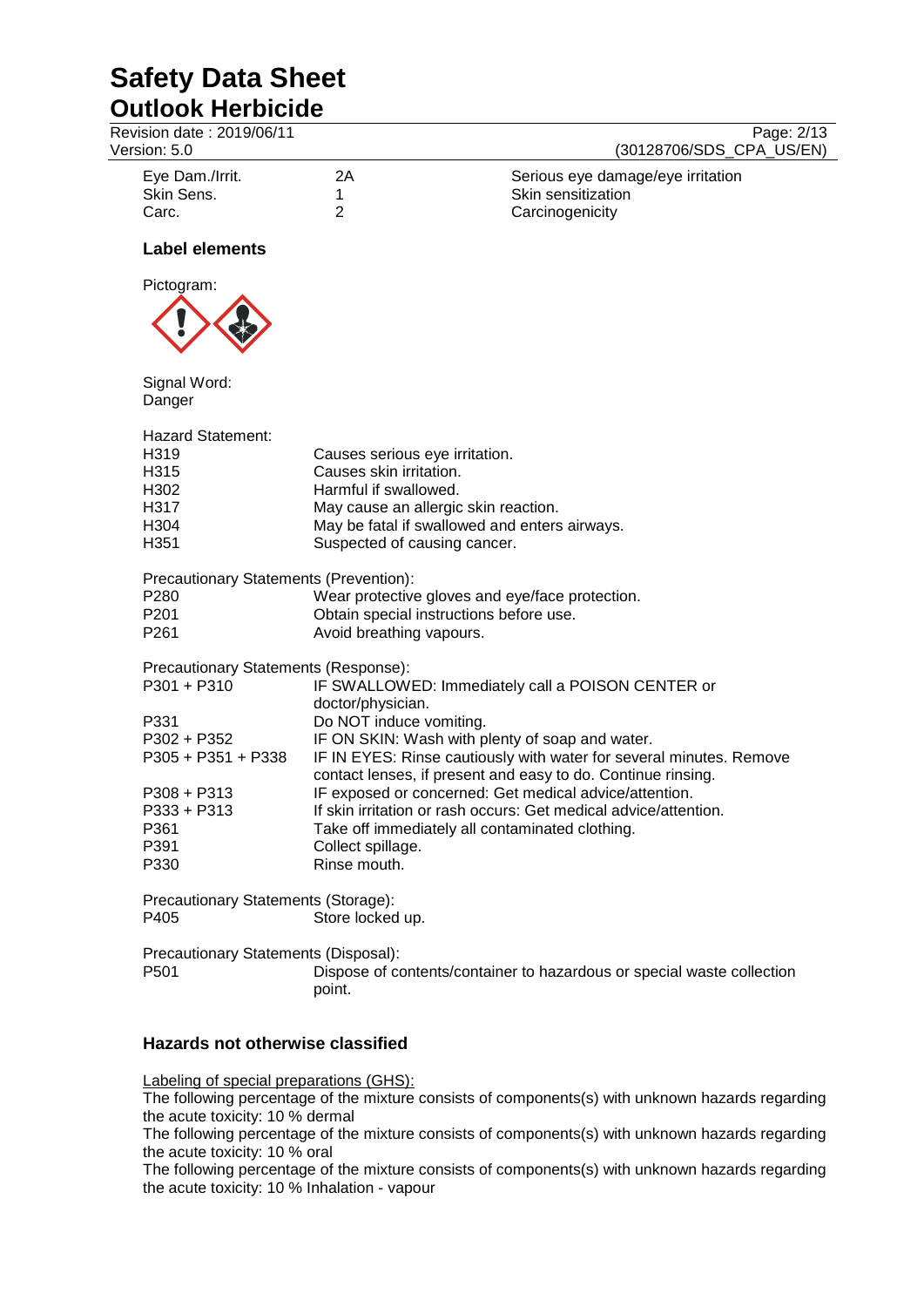Revision date : 2019/06/11 Page: 3/13<br>
Version: 5.0 (30128706/SDS CPA US/EN) (30128706/SDS CPA US/EN)

The following percentage of the mixture consists of components(s) with unknown hazards regarding the acute toxicity: 10 % Inhalation - mist

# **3. Composition / Information on Ingredients**

# **According to Regulation 2012 OSHA Hazard Communication Standard; 29 CFR Part 1910.1200**

| <b>CAS Number</b><br>163515-14-8 | Weight %<br>$\epsilon$ = 64.0% | <b>Chemical name</b><br>dimethenamid-P $(ISO)$ ; $(S)$ -2-chloro-N- $(2,4$ -dimethyl-3-<br>thienyl)-N-(2-methoxy-1-methylethyl)acetamide |
|----------------------------------|--------------------------------|------------------------------------------------------------------------------------------------------------------------------------------|
| $91 - 20 - 3$                    | $\epsilon = 3.0\%$             | naphthalene                                                                                                                              |
| 64742-94-5                       | $\epsilon$ = 20.0%             | solvent naphtha                                                                                                                          |

# **4. First-Aid Measures**

#### **Description of first aid measures**

#### **General advice:**

First aid providers should wear personal protective equipment to prevent exposure. Remove contaminated clothing. Move person to fresh air. If person is not breathing, call 911 or ambulance, then give artificial respiration, preferably mouth-to-mouth if possible. In case of intoxication, call a poison control center or physician for treatment advice, taking the packaging or the label of the product.

#### **If inhaled:**

Remove the affected individual into fresh air and keep the person calm. Assist in breathing if necessary.

#### **If on skin:**

Rinse skin immediately with plenty of water for 15 - 20 minutes.

#### **If in eyes:**

Hold eyes open and rinse slowly and gently with water for 15 to 20 minutes. Remove contact lenses, if present, after first 5 minutes, then continue rinsing.

#### **If swallowed:**

Do not induce vomiting unless told to by a poison control center or doctor. Never induce vomiting or give anything by mouth if the victim is unconscious or having convulsions.

#### **Most important symptoms and effects, both acute and delayed**

Symptoms: aspiration pneumonia Hazards: Contains petroleum distillates.

#### **Indication of any immediate medical attention and special treatment needed**

Note to physician

Treatment: Vomiting may cause aspiration pneumonia due to the ingredients.

# **5. Fire-Fighting Measures**

**Extinguishing media**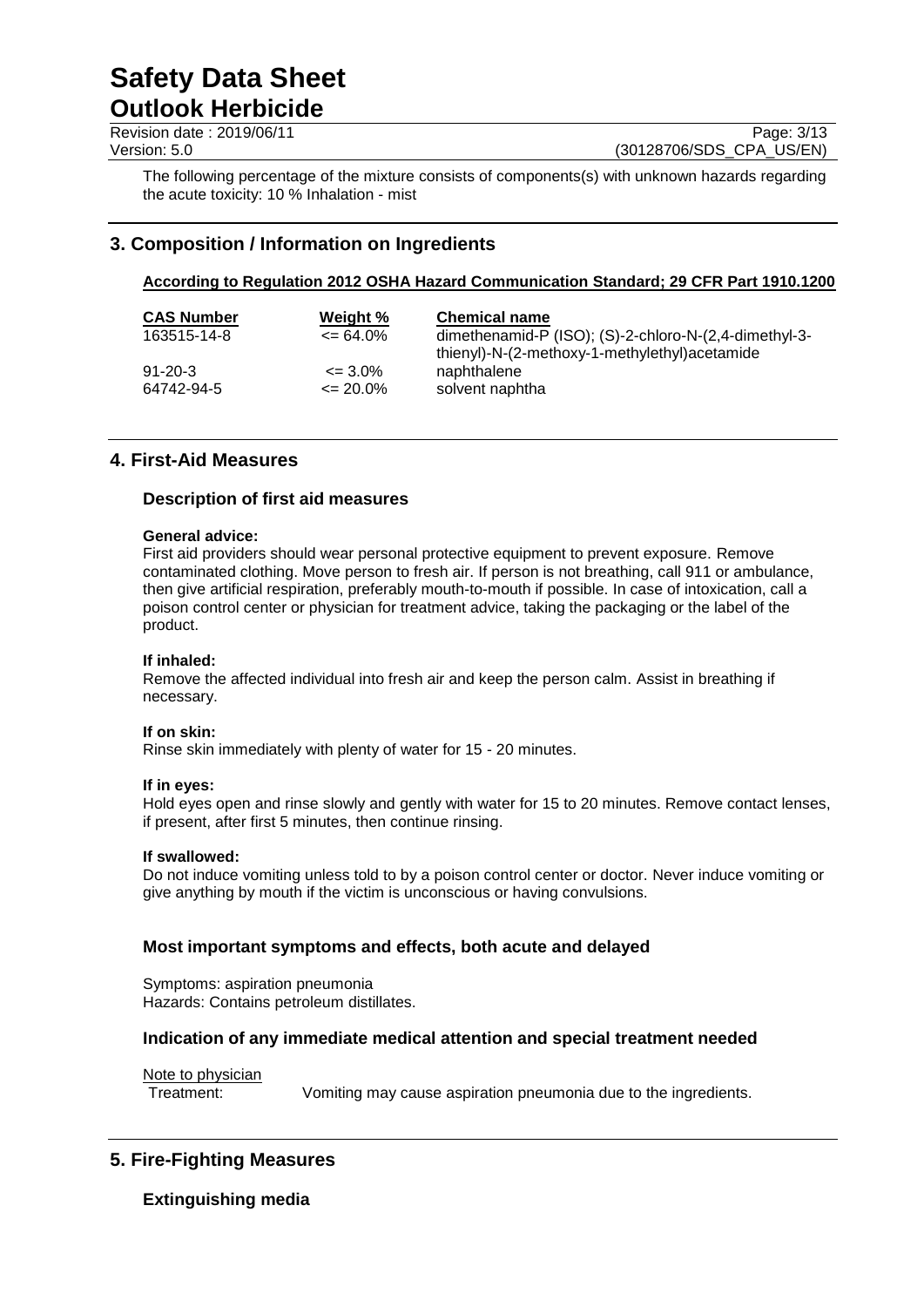**Outlook Herbicide**

Suitable extinguishing media: foam, dry powder, carbon dioxide, water spray

### **Special hazards arising from the substance or mixture**

Hazards during fire-fighting:

carbon monoxide, carbon dioxide, Hydrogen chloride, halogenated hydrocarbons, To be archived: Hydrocarbons, nitrogen oxides, sulfur oxides

If product is heated above decomposition temperature, toxic vapours will be released. The substances/groups of substances mentioned can be released if the product is involved in a fire.

## **Advice for fire-fighters**

Protective equipment for fire-fighting: Firefighters should be equipped with self-contained breathing apparatus and turn-out gear.

#### **Further information:**

Evacuate area of all unnecessary personnel. Contain contaminated water/firefighting water. Do not allow to enter drains or waterways.

# **6. Accidental release measures**

#### **Personal precautions, protective equipment and emergency procedures**

Take appropriate protective measures. Clear area. Shut off source of leak only under safe conditions. Extinguish sources of ignition nearby and downwind. Ensure adequate ventilation. Wear suitable personal protective clothing and equipment.

#### **Environmental precautions**

Do not discharge into the subsoil/soil. Do not discharge into drains/surface waters/groundwater. Contain contaminated water/firefighting water.

#### **Methods and material for containment and cleaning up**

Dike spillage. Pick up with suitable absorbent material. Place into suitable containers for reuse or disposal in a licensed facility. Spilled substance/product should be recovered and applied according to label rates whenever possible. If application of spilled substance/product is not possible, then spills should be contained, solidified, and placed in suitable containers for disposal. After decontamination, spill area can be washed with water. Collect wash water for approved disposal.

# **7. Handling and Storage**

#### **Precautions for safe handling**

RECOMMENDATIONS ARE FOR MANUFACTURING, COMMERCIAL BLENDING, AND PACKAGING WORKERS. PESTICIDE APPLICATORS & WORKERS must refer to the Product Label and Directions for Use attached to the product for Agricultural Use Requirements in accordance with the EPA Worker Protection Standard 40 CFR part 170. Ensure adequate ventilation. Provide good ventilation of working area (local exhaust ventilation if necessary). Keep away from sources of ignition - No smoking. Keep container tightly sealed. Protect contents from the effects of light. Protect against heat. Protect from air. Handle and open container with care. Do not open until ready to use. Once container is opened, content should be used as soon as possible. Avoid aerosol formation. Avoid dust formation. Provide means for controlling leaks and spills. Do not return residues to the storage containers. Follow label warnings even after container is emptied. The substance/ product may be handled only by appropriately trained personnel. Avoid all direct contact with the substance/product. Avoid contact with the skin, eyes and clothing. Avoid inhalation of dusts/mists/vapours. Wear suitable personal protective clothing and equipment.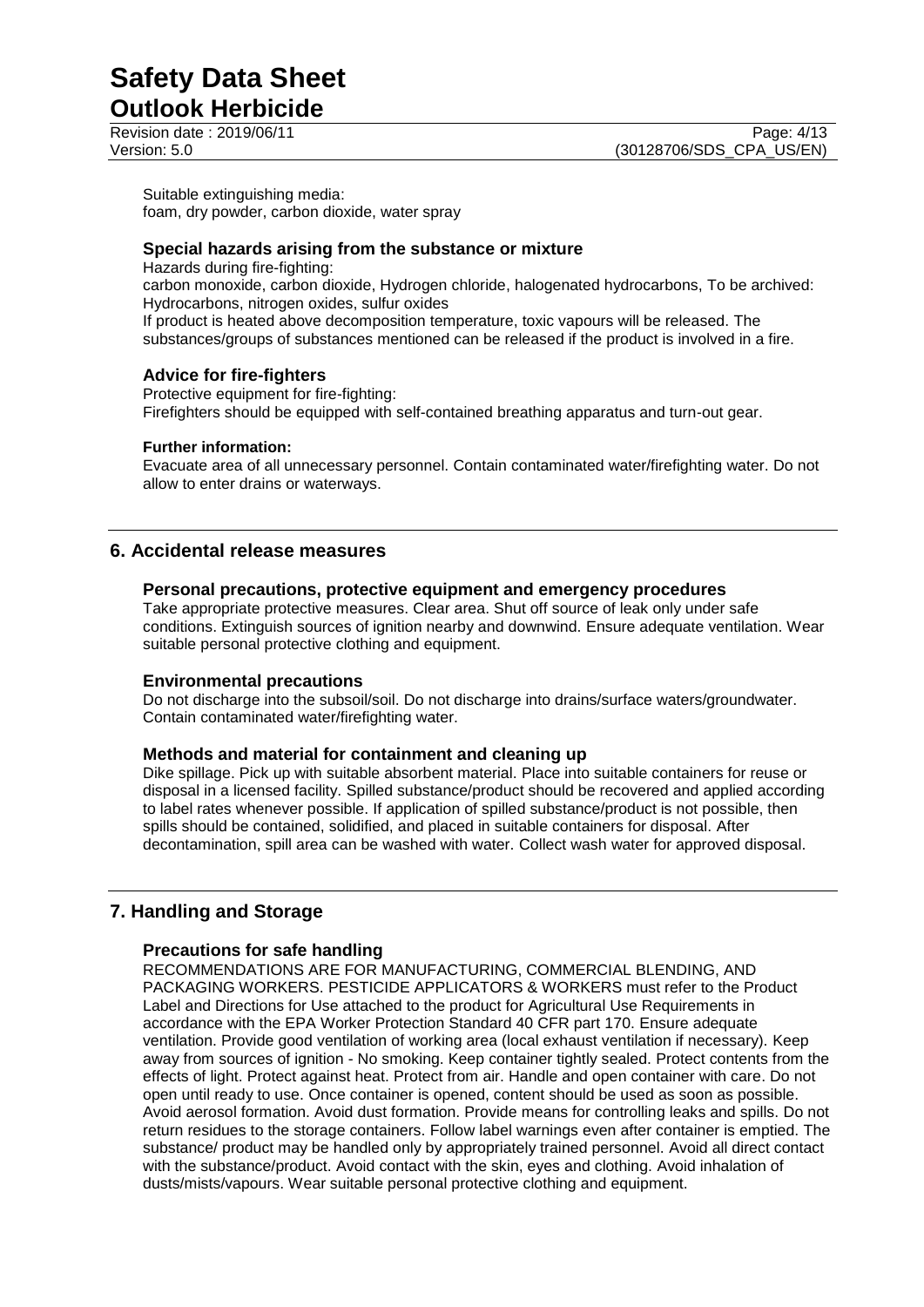| <b>UULIUUR LIGI DIULUG</b> |                          |
|----------------------------|--------------------------|
| Revision date: 2019/06/11  | Page: 5/13               |
| Version: 5.0               | (30128706/SDS CPA US/EN) |

Protection against fire and explosion:

The relevant fire protection measures should be noted. Fire extinguishers should be kept handy. Avoid all sources of ignition: heat, sparks, open flame. Sources of ignition should be kept well clear. Avoid extreme heat. Keep away from oxidizable substances. Electrical equipment should conform to national electric code. Ground all transfer equipment properly to prevent electrostatic discharge. Electrostatic discharge may cause ignition.

#### **Conditions for safe storage, including any incompatibilities**

Segregate from incompatible substances. Segregate from foods and animal feeds. Segregate from textiles and similar materials.

Further information on storage conditions: Keep only in the original container in a cool, dry, wellventilated place away from ignition sources, heat or flame. Protect containers from physical damage. Protect against contamination. The authority permits and storage regulations must be observed.

# **8. Exposure Controls/Personal Protection**

**Users of a pesticidal product should refer to the product label for personal protective equipment requirements.**

| naphthalene            | <b>OSHA PEL</b>  | PEL 10 ppm 50 mg/m3; TWA value 10 ppm                                                                                                                                                                                                                                      |
|------------------------|------------------|----------------------------------------------------------------------------------------------------------------------------------------------------------------------------------------------------------------------------------------------------------------------------|
|                        | <b>ACGIHTLV</b>  | 50 mg/m3; STEL value 15 ppm 75 mg/m3;<br>Skin Designation;<br>The substance can be absorbed through the skin.<br>TWA value 10 ppm;                                                                                                                                         |
| solvent naphtha        |                  |                                                                                                                                                                                                                                                                            |
|                        | <b>ACGIH TLV</b> | TWA value 200 mg/m3 Non-aerosol (total<br>hydrocarbon vapor);<br>Application restricted to conditions in which there<br>are negligible aerosol exposures.<br>Skin Designation Non-aerosol (total<br>hydrocarbon vapor);<br>The substance can be absorbed through the skin. |
| Naphthalene, 1-methyl- | <b>ACGIHTLV</b>  | Skin Designation;<br>The substance can be absorbed through the skin.<br>TWA value 0.5 ppm;                                                                                                                                                                                 |
| Naphthalene, 2-methyl- | <b>ACGIH TLV</b> | TWA value 0.5 ppm; Skin Designation;<br>The substance can be absorbed through the skin.                                                                                                                                                                                    |

#### **Components with occupational exposure limits**

#### **Advice on system design:**

Whenever possible, engineering controls should be used to minimize the need for personal protective equipment.

## **Personal protective equipment**

**RECOMMENDATIONS FOR MANUFACTURING, COMMERCIAL BLENDING, AND PACKAGING WORKERS:**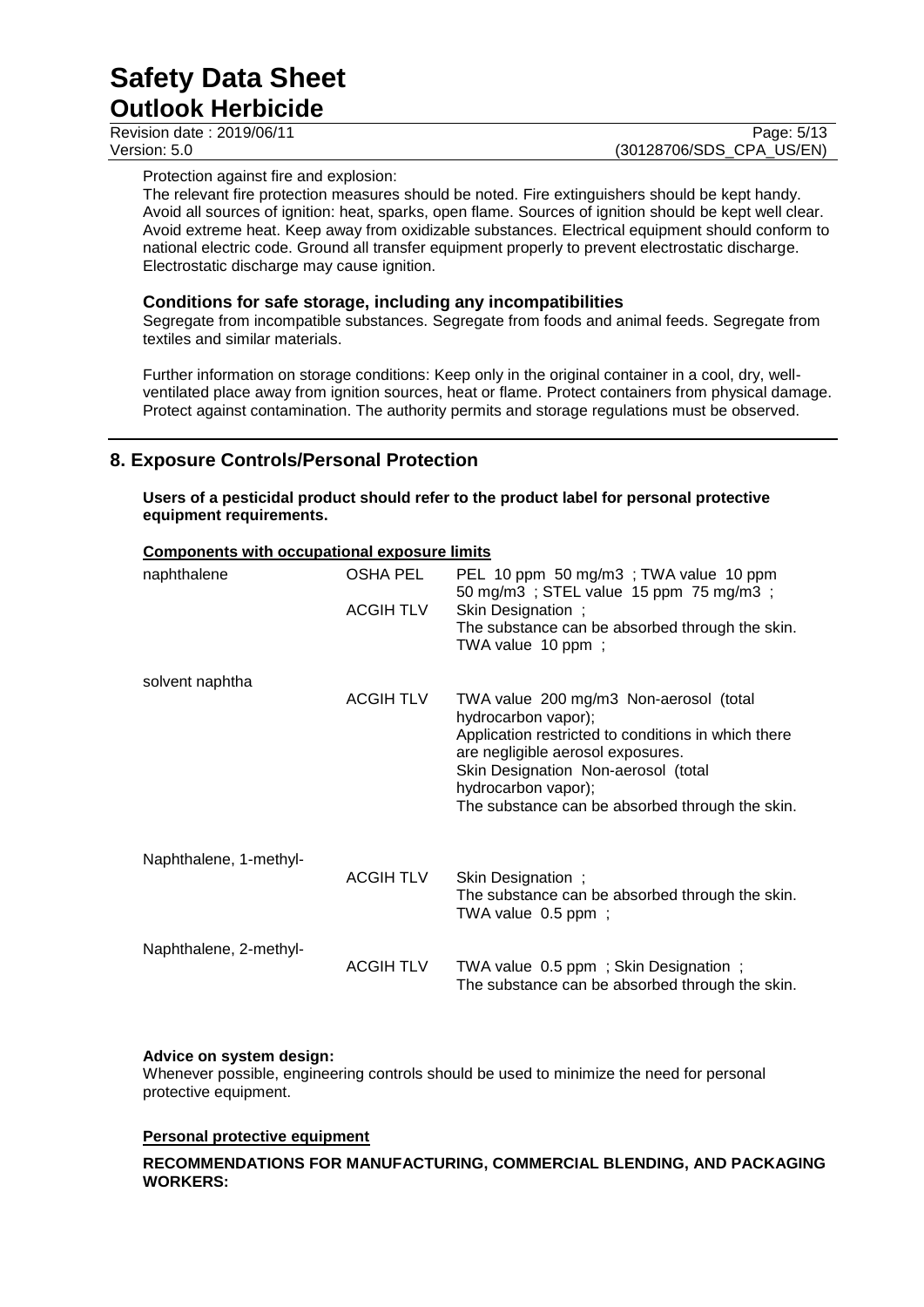**Outlook Herbicide** Revision date : 2019/06/11 Page: 6/13<br>
Version: 5.0 (30128706/SDS CPA US/EN)

(30128706/SDS\_CPA\_US/EN)

#### **Respiratory protection:**

Wear respiratory protection if ventilation is inadequate. Wear a NIOSH-certified (or equivalent) TC23C Chemical/Mechanical type filter system to remove a combination of particles, gas and vapours. For situations where the airborne concentrations may exceed the level for which an air purifying respirator is effective, or where the levels are unknown or Immediately Dangerous to Life or Health (IDLH), use NIOSH-certified full facepiece pressure demand self-contained breathing apparatus (SCBA) or a full facepiece pressure demand supplied-air respirator (SAR) with escape provisions.

#### **Hand protection:**

Chemical resistant protective gloves, Protective glove selection must be based on the user's assessment of the workplace hazards.

#### **Eye protection:**

Safety glasses with side-shields. Tightly fitting safety goggles (chemical goggles). Wear face shield if splashing hazard exists.

#### **Body protection:**

Body protection must be chosen depending on activity and possible exposure, e.g. head protection, apron, protective boots, chemical-protection suit.

#### **General safety and hygiene measures:**

Wear long sleeved work shirt and long work pants in addition to other stated personal protective equipment. Work place should be equipped with a shower and an eye wash. Handle in accordance with good industrial hygiene and safety practice. Personal protective equipment should be decontaminated prior to reuse. Gloves must be inspected regularly and prior to each use. Replace if necessary (e.g. pinhole leaks). Take off immediately all contaminated clothing. Store work clothing separately. Hands and/or face should be washed before breaks and at the end of the shift. No eating, drinking, smoking or tobacco use at the place of work. Keep away from food, drink and animal feeding stuffs.

# **9. Physical and Chemical Properties**

| Form:<br>Odour:<br>Odour threshold:<br>Colour:<br>pH value: | liquid<br>strong, aromatic<br>Not determined due to potential health hazard by inhalation.<br>dark brown<br>approx. 3.1<br>$(1\%$ (m), 25 °C)                                                                         |                                |
|-------------------------------------------------------------|-----------------------------------------------------------------------------------------------------------------------------------------------------------------------------------------------------------------------|--------------------------------|
| cloud point:                                                | approx. -1.2 °C                                                                                                                                                                                                       |                                |
| Boiling point:                                              | approx. 204 °C<br>(1,013 hPa)                                                                                                                                                                                         |                                |
| Flash point:                                                | Information applies to the solvent.<br>approx. 105 °C                                                                                                                                                                 | (Directive<br>92/69/EEC, A.9)  |
| Flammability:                                               | not highly flammable                                                                                                                                                                                                  | (Directive<br>92/69/EEC, A.12) |
| Lower explosion limit:                                      | As a result of our experience with this<br>product and our knowledge of its<br>composition we do not expect any<br>hazard as long as the product is used<br>appropriately and in accordance with<br>the intended use. |                                |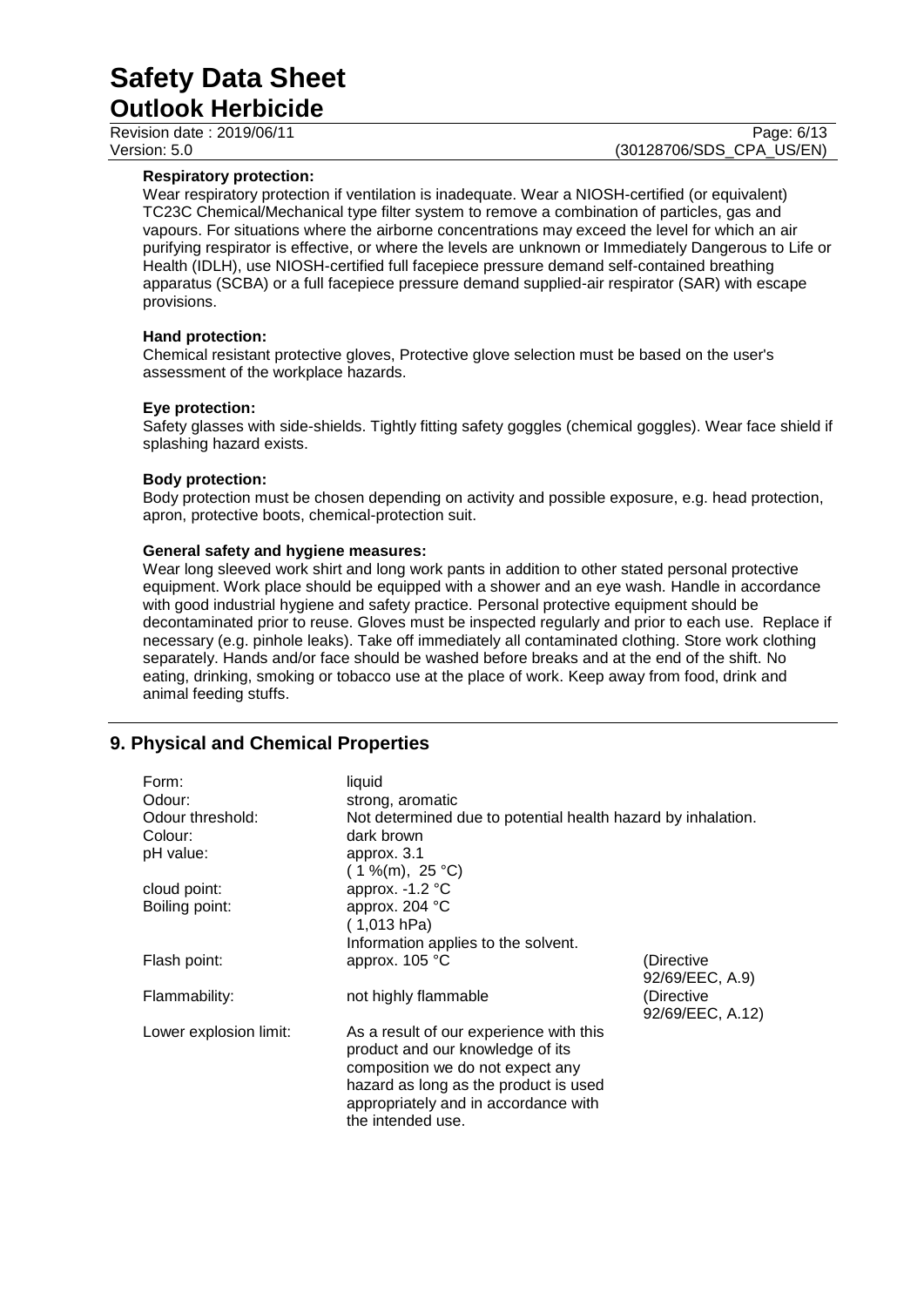**Outlook Herbicide**

| Revision date : 2019/06/11              |                                                                                                                                                                                                                                                                                              | Page: 7/13                     |
|-----------------------------------------|----------------------------------------------------------------------------------------------------------------------------------------------------------------------------------------------------------------------------------------------------------------------------------------------|--------------------------------|
| Version: 5.0                            |                                                                                                                                                                                                                                                                                              | (30128706/SDS_CPA_US/EN)       |
| Upper explosion limit:                  | As a result of our experience with this<br>product and our knowledge of its<br>composition we do not expect any<br>hazard as long as the product is used<br>appropriately and in accordance with<br>the intended use.                                                                        |                                |
| Autoignition:                           | approx. 425 °C                                                                                                                                                                                                                                                                               | (Directive<br>92/69/EEC, A.15) |
| Vapour pressure:                        | $< 1$ mmHg<br>(25 °C)                                                                                                                                                                                                                                                                        |                                |
| Density:                                | approx. 1.13 g/cm3<br>(approx. 20 $°C$ )<br>approx. 9.4303 Lb/USg<br>(68 °F)                                                                                                                                                                                                                 | (OECD Guideline<br>109)        |
| Relative density:                       | approx. 1.130<br>(approx. 20 $°C$ )                                                                                                                                                                                                                                                          | (OECD Guideline<br>109)        |
| Vapour density:                         | not applicable                                                                                                                                                                                                                                                                               |                                |
| Thermal decomposition:                  | carbon monoxide, carbon dioxide, nitrogen dioxide, nitrogen<br>oxide, Sulphur dioxide, Hydrogen chloride, halogenated<br>hydrocarbons, To be archived: Hydrocarbons<br>Stable at ambient temperature. If product is heated above<br>decomposition temperature toxic vapours may be released. |                                |
| Viscosity, dynamic:                     | approx. 16.3 mPa.s<br>(approx. 40 $°C$ )                                                                                                                                                                                                                                                     |                                |
| Viscosity, kinematic:                   | approx. 14.7 mm2/s<br>(40 °C)                                                                                                                                                                                                                                                                |                                |
| Solubility in water:                    | emulsifiable                                                                                                                                                                                                                                                                                 |                                |
| Molar mass:                             | 275.8 g/mol                                                                                                                                                                                                                                                                                  |                                |
| Evaporation rate:<br>Other Information: | not applicable<br>If necessary, information on other physical and chemical                                                                                                                                                                                                                   |                                |
|                                         | parameters is indicated in this section.                                                                                                                                                                                                                                                     |                                |

# **10. Stability and Reactivity**

#### **Reactivity**

No hazardous reactions if stored and handled as prescribed/indicated.

Corrosion to metals: Corrosive effects to metal are not anticipated.

#### Oxidizing properties:

Based on its structural properties the product is not classified as oxidizing. (Directive 2004/73/EC, A.21)

#### **Chemical stability**

The product is stable if stored and handled as prescribed/indicated.

#### **Possibility of hazardous reactions**

The product is chemically stable. Hazardous polymerization will not occur. No hazardous reactions if stored and handled as prescribed/indicated.

#### **Conditions to avoid**

Avoid all sources of ignition: heat, sparks, open flame. Avoid prolonged storage. Avoid electro-static discharge. Avoid contamination. Avoid prolonged exposure to extreme heat. Avoid extreme temperatures.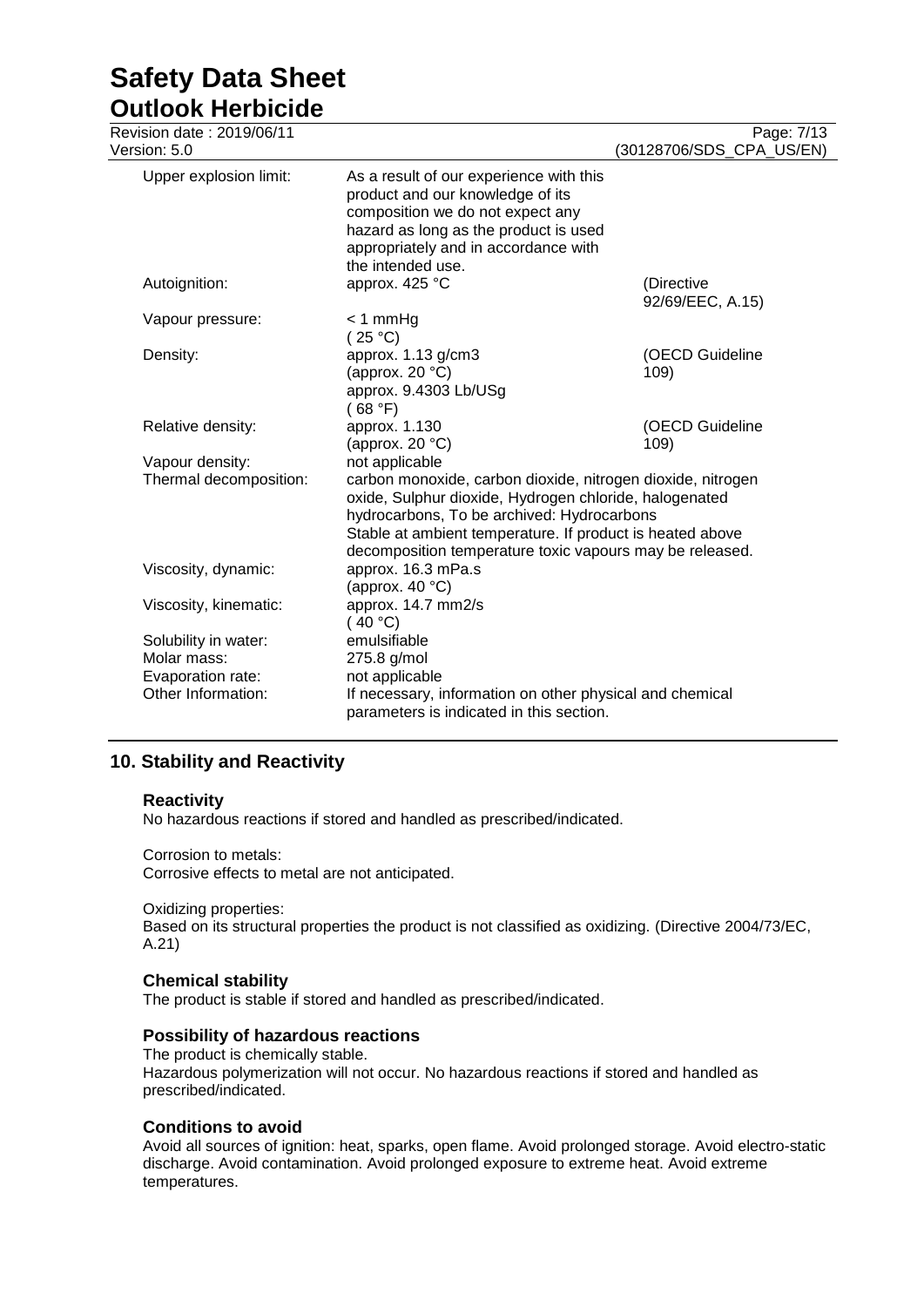**Outlook Herbicide**

### **Incompatible materials**

Nitric acid (HONO2), Sulfuric acid, strong oxidizing agents

#### **Hazardous decomposition products**

Decomposition products: Hazardous decomposition products: nitrogen oxides, sulfur oxides, aldehydes

Thermal decomposition: Possible thermal decomposition products:

carbon monoxide, carbon dioxide, nitrogen dioxide, nitrogen oxide, Sulphur dioxide, Hydrogen chloride, halogenated hydrocarbons, To be archived: Hydrocarbons Stable at ambient temperature. If product is heated above decomposition temperature toxic vapours may be released.

# **11. Toxicological information**

#### **Primary routes of exposure**

Routes of entry for solids and liquids are ingestion and inhalation, but may include eye or skin contact. Routes of entry for gases include inhalation and eye contact. Skin contact may be a route of entry for liquefied gases.

#### **Acute Toxicity/Effects**

Acute toxicity

Assessment of acute toxicity: Slightly toxic after single ingestion. Slightly toxic after short-term skin contact. Relatively nontoxic after short-term inhalation.

**Oral** Type of value: LD50 Species: rat Value: 695 mg/kg

Inhalation Type of value: LC50 Species: rat Value:  $> 5.6$  mg/l Exposure time: 4 h

**Dermal** Type of value: LD50 Species: rat (male/female) Value: > 5,000 mg/kg (OECD Guideline 402)

Irritation / corrosion Assessment of irritating effects: Causes substantial but temporary eye injury. May cause slight irritation to the skin.

**Skin** Species: rabbit Result: Slightly irritating.

Eye Species: rabbit Result: moderately irritating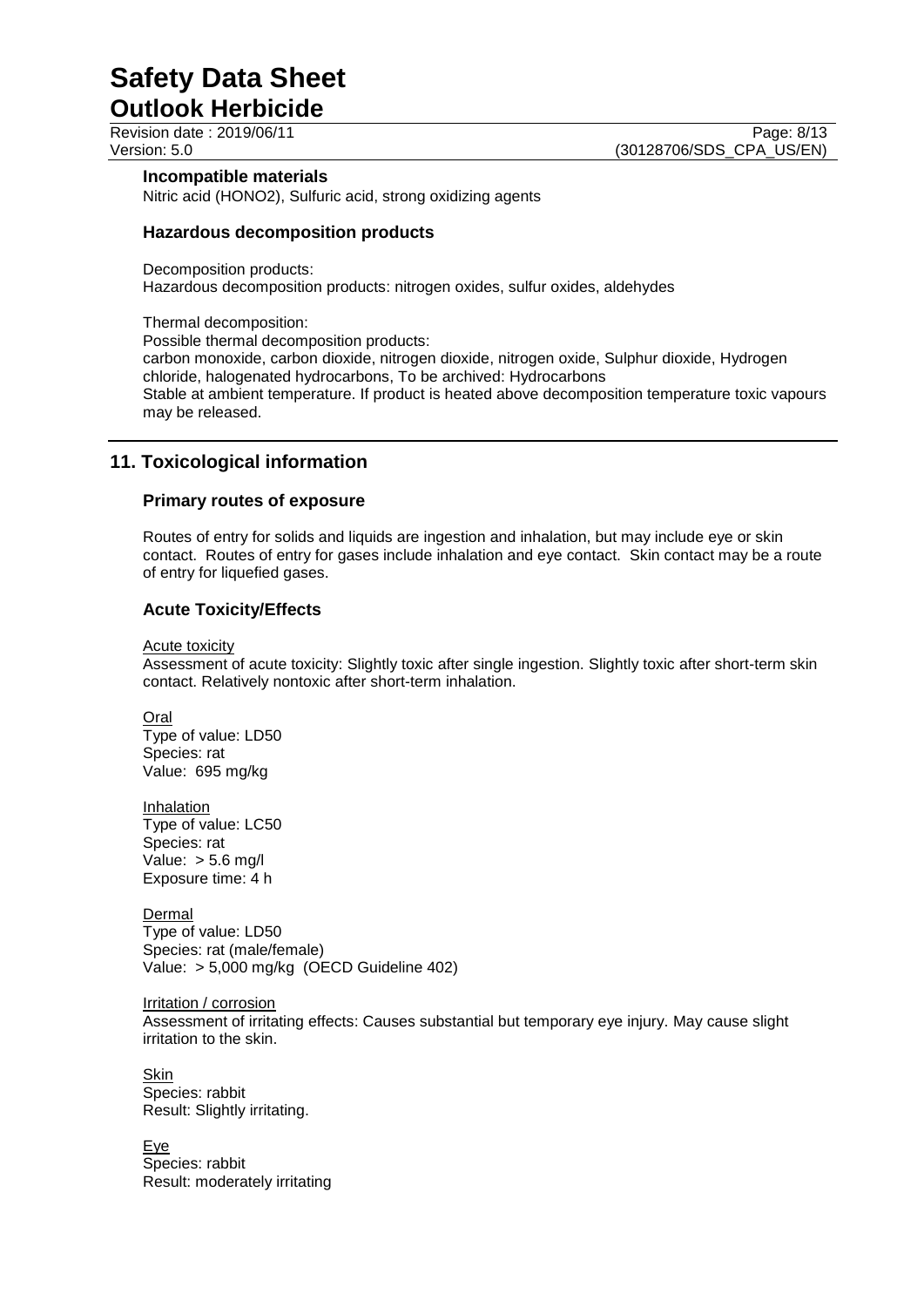**Outlook Herbicide**

Revision date : 2019/06/11 Page: 9/13<br>
Version: 5.0 (30128706/SDS CPA US/EN) (30128706/SDS\_CPA\_US/EN)

#### **Sensitization**

Assessment of sensitization: Caused skin sensitization in animal studies.

Skin sensitization test Species: guinea pig Result: Caused skin sensitization in animal studies.

## **Chronic Toxicity/Effects**

#### Repeated dose toxicity

Assessment of repeated dose toxicity: The product has not been tested. The statement has been derived from the properties of the individual components. No substance-specific organtoxicity was observed after repeated administration to animals.

#### Genetic toxicity

Assessment of mutagenicity: The product has not been tested. The statement has been derived from the properties of the individual components. Mutagenicity tests revealed no genotoxic potential.

#### **Carcinogenicity**

Assessment of carcinogenicity: The product has not been tested. The statement has been derived from the properties of the individual components.

#### *Information on: Dimethenamid-P*

*Assessment of carcinogenicity: In long-term studies in rats and mice in which the substance was given by feed, a carcinogenic effect was not observed.*

#### *Information on: naphthalene*

*Assessment of carcinogenicity: In long-term studies in rats and mice in which the substance was given by inhalation, a carcinogenic effect was observed. EU-classification The substance was classified as a group 3 carcinogen by the German MAK-Commission (substances for which a suspicion of a carcinogenic potential exists). IARC (International Agency for Research on Cancer) has classified this substance as group 2B (The agent is possibly carcinogenic to humans). IARC (International Agency for Research on Cancer) has classified this substance as group 2B (The agent is possibly carcinogenic to humans).*

----------------------------------

#### Reproductive toxicity

Assessment of reproduction toxicity: The product has not been tested. The statement has been derived from the properties of the individual components. The results of animal studies gave no indication of a fertility impairing effect.

#### **Teratogenicity**

Assessment of teratogenicity: The product has not been tested. The statement has been derived from the properties of the individual components. Animal studies gave no indication of a developmental toxic effect at doses that were not toxic to the parental animals.

#### **Symptoms of Exposure**

aspiration pneumonia

#### Medical conditions aggravated by overexposure

Individuals with pre-existing diseases of the respiratory system, skin or eyes may have increased susceptibility to excessive exposures.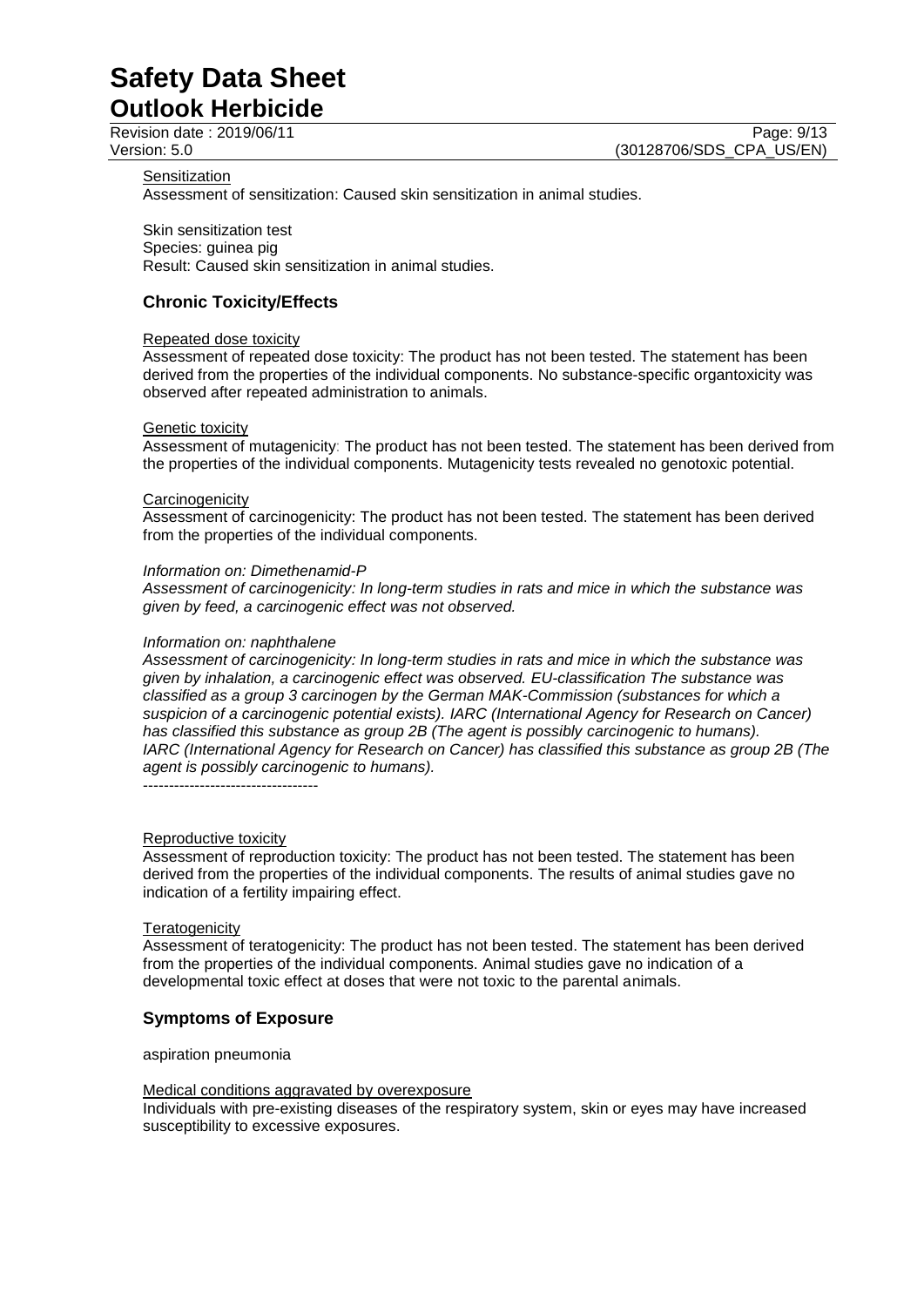**Outlook Herbicide**

# **12. Ecological Information**

#### **Toxicity**

Aquatic toxicity Assessment of aquatic toxicity: Acutely toxic for fish. Acutely harmful for aquatic invertebrates. Very toxic (acute effect) to aquatic plants.

Toxicity to fish LC50 (96 h) 7.94 mg/l, Oncorhynchus mykiss

Aquatic invertebrates EC50 (48 h) 17.1 mg/l, Daphnia magna

Aquatic plants EC50 (72 h) 0.1327 mg/l, Scenedesmus subspicatus

Assessment of terrestrial toxicity With high probability not acutely harmful to honeybees. With high probability not acutely harmful to terrestrial organisms.

Other terrestrial non-mammals

*Information on: Dimethenamid-P LD50 1,068 mg/kg, Colinus virginianus LC50 > 5,620 mg/kg, Colinus virginianus LC50 > 5,620 mg/kg, Anas platyrhynchos LD50 (24 d) > 1000 ug/bee, Apis mellifera* ----------------------------------

#### **Bioaccumulative potential**

Bioaccumulation potential

*Information on: dimethenamid-P (ISO); (S)-2-chloro-N-(2,4-dimethyl-3-thienyl)-N-(2-methoxy-1 methylethyl)acetamide*

*No significant accumulation in organisms is expected as a result of the distribution coefficient of noctanol/water (log Pow).*

----------------------------------

#### **Mobility in soil**

Assessment transport between environmental compartments The product has not been tested. The statement has been derived from the properties of the individual components.

*Information on: dimethenamid-P (ISO); (S)-2-chloro-N-(2,4-dimethyl-3-thienyl)-N-(2-methoxy-1 methylethyl)acetamide*

*Following exposure to soil, the product trickles away and can - dependant on degradation - be transported to deeper soil areas with larger water loads.* ----------------------------------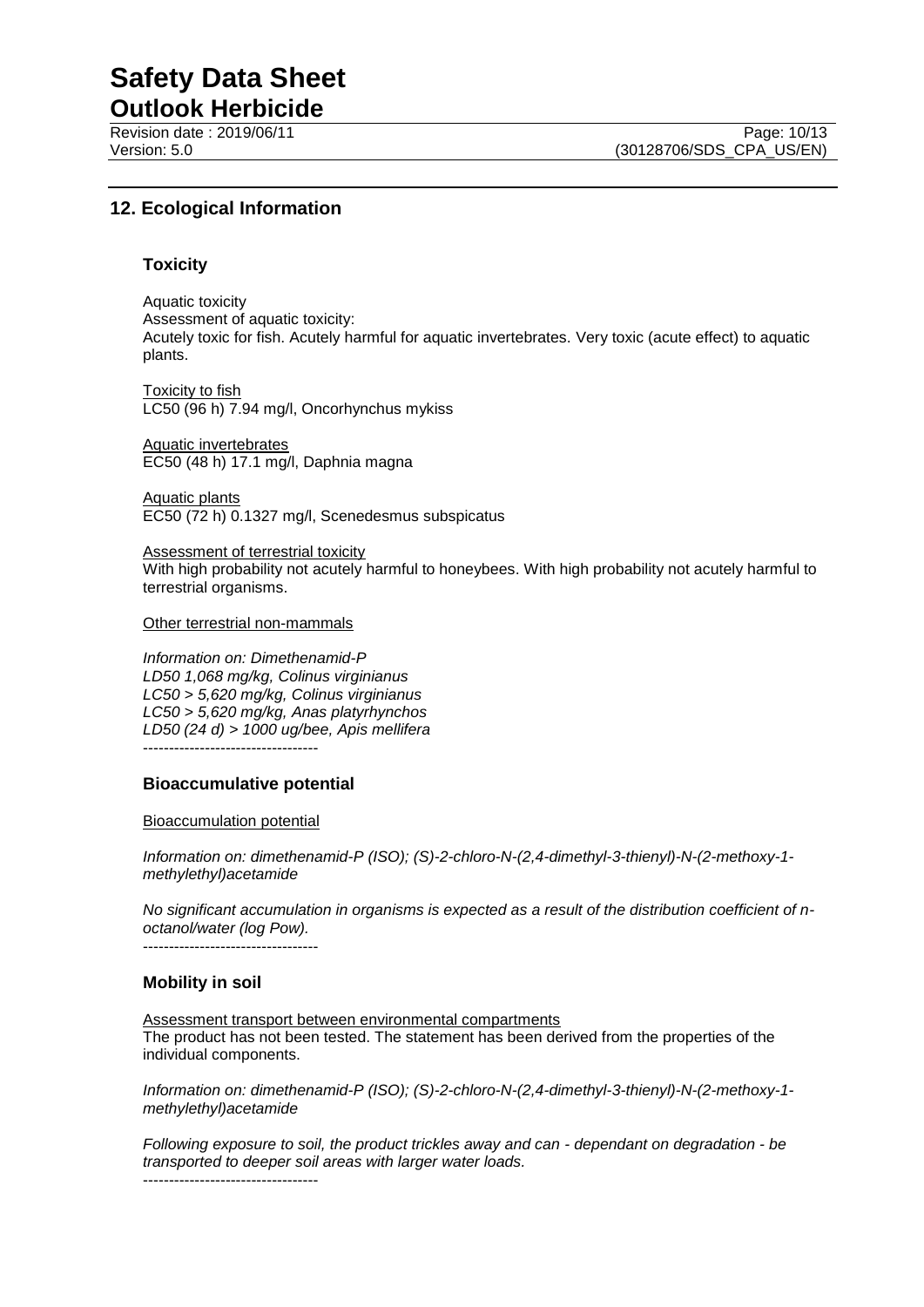**Outlook Herbicide**

### **Additional information**

#### Other ecotoxicological advice:

The ecological data given are those of the active ingredient. Do not release untreated into natural waters.

## **13. Disposal considerations**

#### **Waste disposal of substance:**

Pesticide wastes are regulated. Improper disposal of excess pesticide, spray mix or rinsate is a violation of federal law. If pesticide wastes cannot be disposed of according to label instructions, contact the State Pesticide or Environmental Control Agency or the Hazardous Waste representative at the nearest EPA Regional Office for guidance.

#### **Container disposal:**

Rinse thoroughly at least three times (triple rinse) in accordance with EPA recommendations. Consult state or local disposal authorities for approved alternative procedures such as container recycling. Recommend crushing, puncturing or other means to prevent unauthorized use of used containers.

### **RCRA:**

This product is not regulated by RCRA.

# **14. Transport Information**

|              | <b>Land transport</b> |
|--------------|-----------------------|
| <b>USDOT</b> |                       |

Not classified as a dangerous good under transport regulations

|      | Sea transport |
|------|---------------|
| IMDG |               |

| 9                                                                                |
|----------------------------------------------------------------------------------|
| Ш                                                                                |
| <b>UN 3082</b>                                                                   |
| 9. EHSM                                                                          |
| YES                                                                              |
| ENVIRONMENTALLY HAZARDOUS SUBSTANCE, LIQUID,<br>N.O.S. (contains DIMETHENAMID-P) |
|                                                                                  |

## **Air transport**

IATA/ICAO

Hazard class: 9 Packing group: III ID number: UN 3082<br>Hazard label: 9, EHSM Hazard label:

Proper shipping name: ENVIRONMENTALLY HAZARDOUS SUBSTANCE, LIQUID, N.O.S. (contains DIMETHENAMID-P)

#### **Further information**

DOT: This product is regulated if the amount in a single receptacle exceeds the Reportable Quantity (RQ). Please refer to Section 15 of this MSDS for the RQ for this product.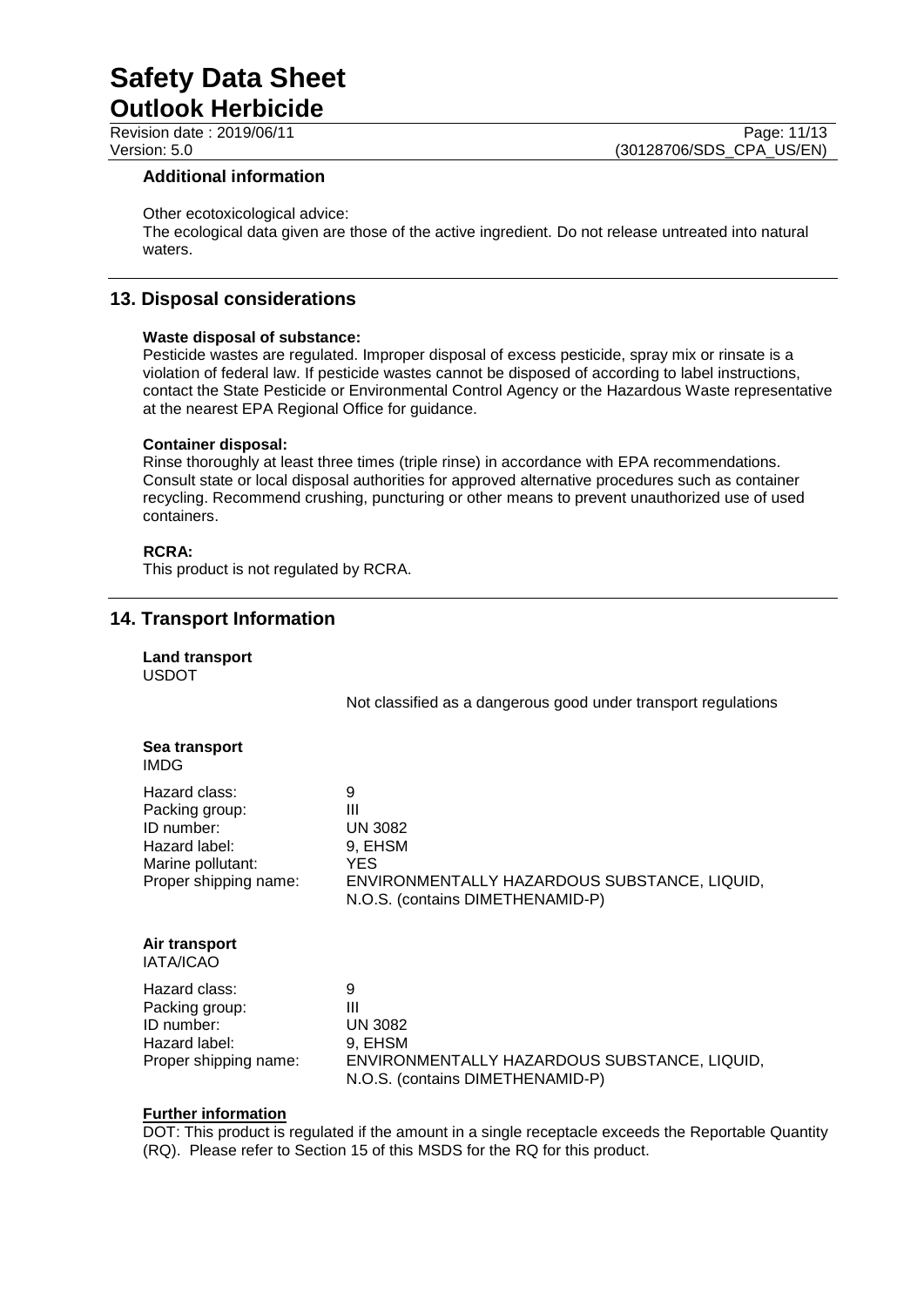Revision date : 2019/06/11 Page: 12/13<br>Version: 5.0 (30128706/SDS CPA US/EN)

# **15. Regulatory Information**

#### **Federal Regulations**

#### **Registration status:**

Crop Protection TSCA, US released / exempt

Chemical TSCA, US blocked / not listed

**EPCRA 311/312 (Hazard categories):** Refer to SDS section 2 for GHS hazard classes applicable for this product.

#### **EPCRA 313:**

**CAS Number Chemical name** 91-20-3 naphthalene

#### **Safe Drinking Water & Toxic Enforcement Act, CA Prop. 65:**

#### **BASF Risk Assessment, CA Prop. 65:**

Based on an evaluation of the product's composition and the use(s), this product does not require a California Proposition 65 Warning.

#### **NFPA Hazard codes:**

Health: 2 Fire: 1 Reactivity: 1 Special:

#### **Labeling requirements under FIFRA**

This chemical is a pesticide product registered by the Environmental Protection Agency and is subject to certain labeling requirements under federal pesticide law. These requirements differ from the classification criteria and hazard information required for safety data sheets, and workplace labels of non-pesticide chemicals. Following is the hazard information as required on the pesticide label.

WARNING: Causes substantial but temporary eye injury. HARMFUL IF INHALED. HARMFUL IF SWALLOWED. HARMFUL IF ABSORBED THROUGH SKIN. Prolonged or repeated skin contact may cause sensitization or allergic reactions. Do not get in eyes, on skin, or on clothing.

Avoid inhalation of mists/vapours.

## **16. Other Information**

#### **SDS Prepared by:**

BASF NA Product Regulations SDS Prepared on: 2019/06/11

We support worldwide Responsible Care® initiatives. We value the health and safety of our employees, customers, suppliers and neighbors, and the protection of the environment. Our